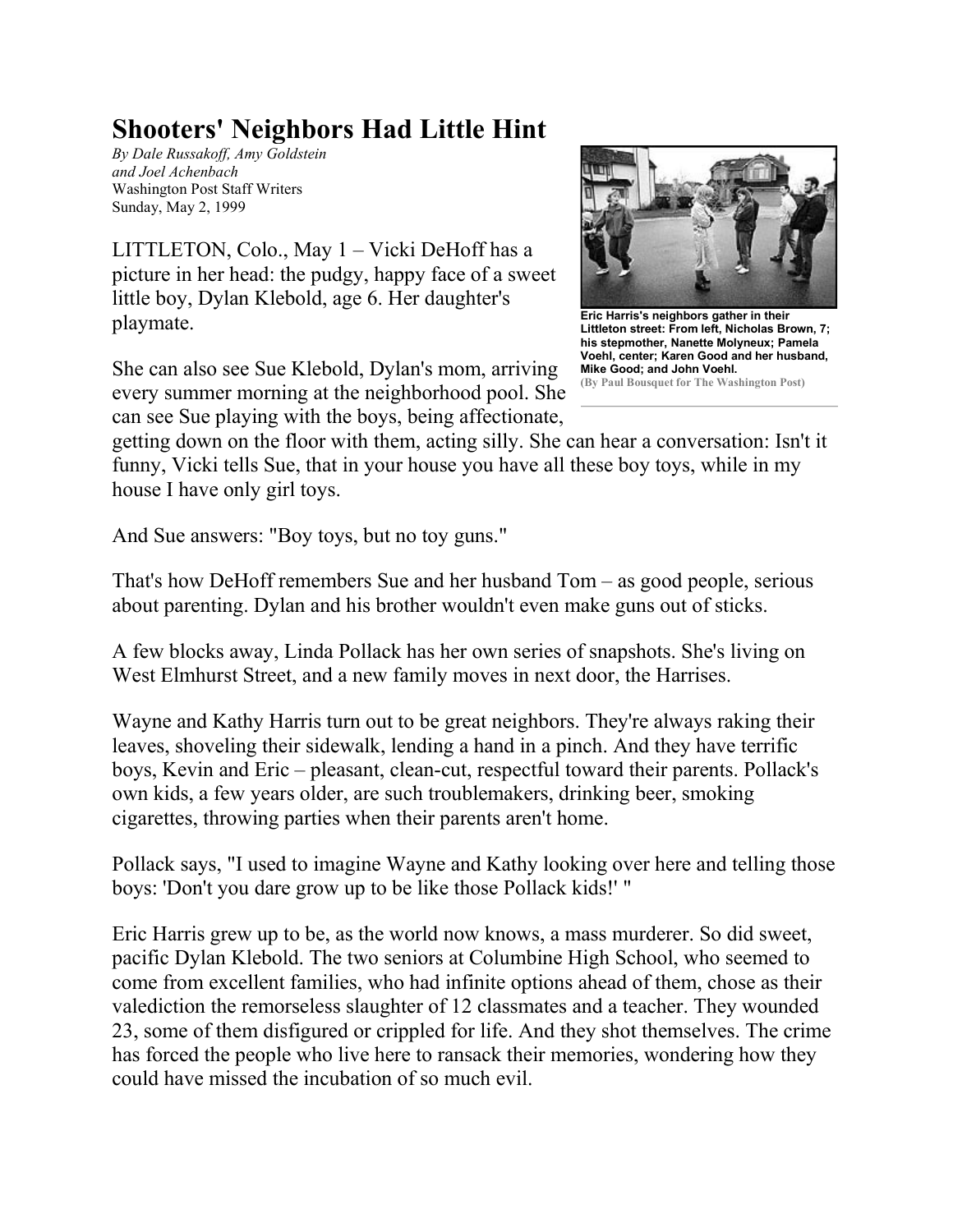There are multiple candidates for the cause of the Columbine tragedy. Guns galore, easily accessible. Violent media images. Death-obsessed rock bands. Video games such as Doom and Duke Nuke 'Em. And of course: the parents.

The parents aren't talking. Their perspective comes secondhand. Tom Klebold told a friend this past week that he blames, in combination, the availability of guns and the "the cult of violence as it comes across videos, movies and the Internet," the friend said. Klebold thinks children are the targets of heavy marketing efforts, and that, as the friend put it, "they have no ability to filter values."

But many people have blamed the Klebolds and the Harrises for the crimes of their youngest sons. Surely the boys were neglected, or abused, or at the very least ignored, the reasoning goes. Surely the parents knew or should have recognized a cold-blooded killer in their kitchen, at their supper table, under their noses. The governor threatened prosecution.

Now, another horrifying thought has surfaced: What if they were good – or good enough – parents? What if Vicki DeHoff and Linda Pollack and friends and coworkers saw them as they truly were? What if Carolyn Payne, a close friend of the Harrises, was right when she wrote in the Plattsburgh (N.Y.) Press Republican: "They, like the rest of us are doing the best we know how to raise our children in a very scary world."

And what if her chilling conclusion is right, too?

"We are all one bullet and one pipe bomb away," she wrote, "from the agony of Wayne and Kathy Harris."

The Columbine tragedy has assumed national dimensions in part because it happened in such an archetypal suburb – with all the same superstores, franchise restaurants, office parks, curving streets, swing sets, privacy fences and factory-sized public schools found in metropolitan areas all over America. The ranchlands southwest of Denver have been converted to subdivisions and malls with an apparently unwavering obeisance to the corporate blueprints. No deviations allowed.

• • •

Like so many suburbs, almost everyone here is a transplant. Conoco moved Tom Klebold, a 36-year-old geophysicist, and his family here from Oklahoma City in 1980. Wayne Harris retired from the Army at age 46 in 1993, moving here so he could work for a defense contractor.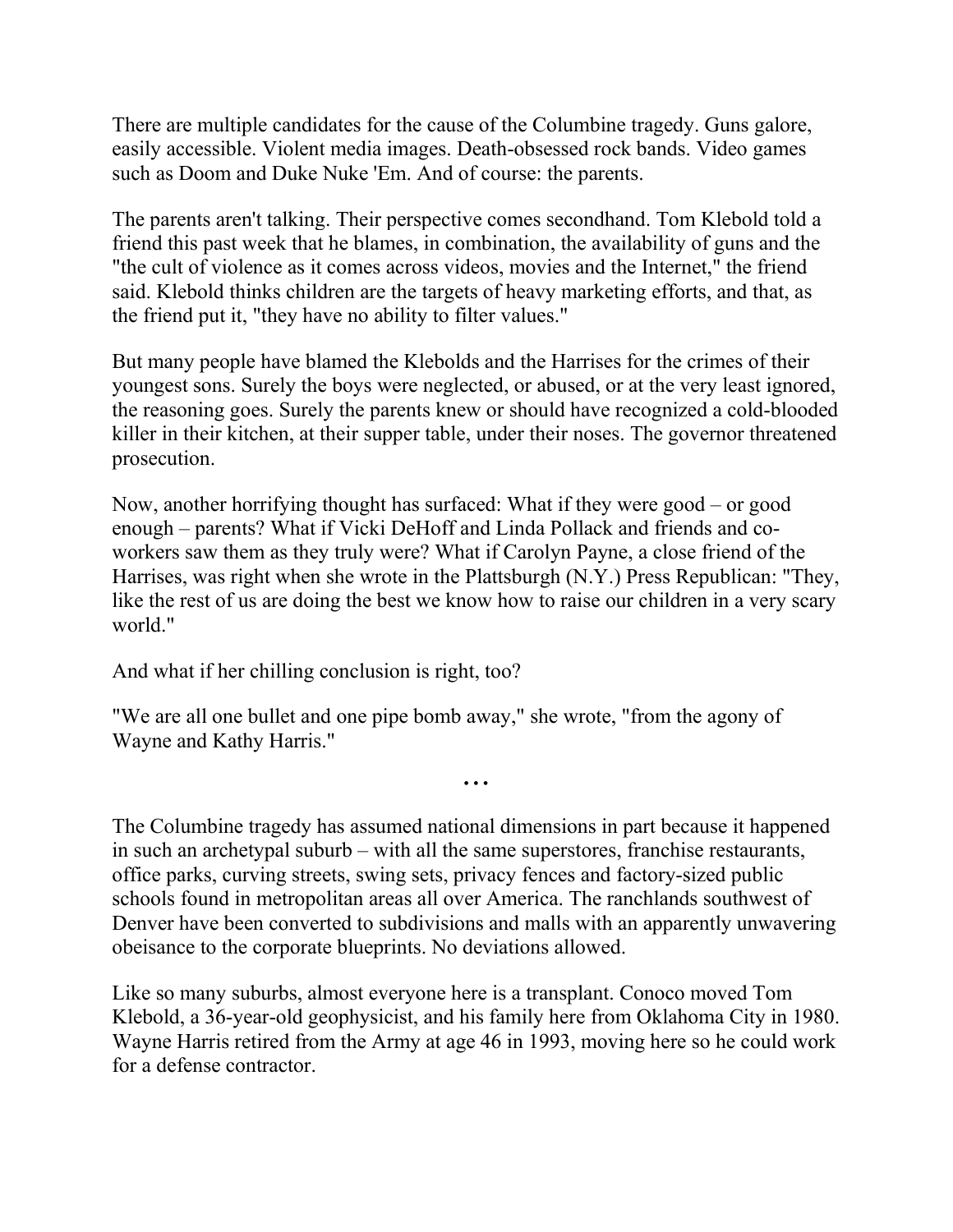The families chose the Littleton mailing address for the reason everyone did – it had represented the good life since at least 1858, when gold was discovered just 2½ miles to the north. There aren't many echoes of the frontier these days. Littleton is now Everyburb, garnished with a view of the Rockies.

South Reed Street is a fishhook-shaped strip of two-story homes with two-car garages, ending in a cul-de-sac. There are no edges here. The houses are linked by identical six-foot cedar privacy fences, so that, from the center of the cul-de-sac, the outside world has been sealed off. The worst thing that anyone can remember happening here was the occasional house getting toilet-papered by pranksters.

So maybe Eric Harris, unlike his older brother, didn't come out to the cul-de-sac to play basketball with Matt Good, who lived two doors over. So maybe Eric's pal Dylan Klebold would drive a hair too fast in his black BMW as he rounded the curve. Certainly no one ever saw any violence here, and residents say they don't remember ever seeing a police car – until the day the SWAT teams showed up, men in black with guns drawn, creeping up to the Harris house from either side. The whole street was evacuated while the cops searched for bombs.

Bobbi Taylor has a mental picture: It's springtime, a generic sunny day. On the back deck of the house behind her, Wayne Harris talks with his son, Eric. Or maybe they are mowing the yard. Or maybe Kathy Harris is tending to her garden, planting, weeding. "As soon as the sun would come out, she'd go turn her dirt," Taylor says.

Today, no one can ask Kathy Harris how her garden grows. The neighbors don't expect to see the Harrises ever again. There are four bags of compost sitting around the yard, one of them partly opened.

Gawkers come through day and night, slowly turning around in the cul-de-sac. What they see is hardly an artifact of evil: a tidy house of brick and blue vinyl siding, indistinguishable from all the others except for its colors.

That's precisely what scares Kipp Smallwood.

"I turn on the news and I see their house, and I think, 'That's my house!' " said Smallwood, 33, who lives on the other side of the street. "It's the exact same house, the same windows, same driveway, same trim, everything except the color. I lie in bed thinking: 200 feet from my bedroom is where this guy conceived this idea to destroy everything we thought we had. Everything you thought you knew about your neighborhood, your schools, your churches – all just shattered. Vaporized. We feel like we're at ground zero."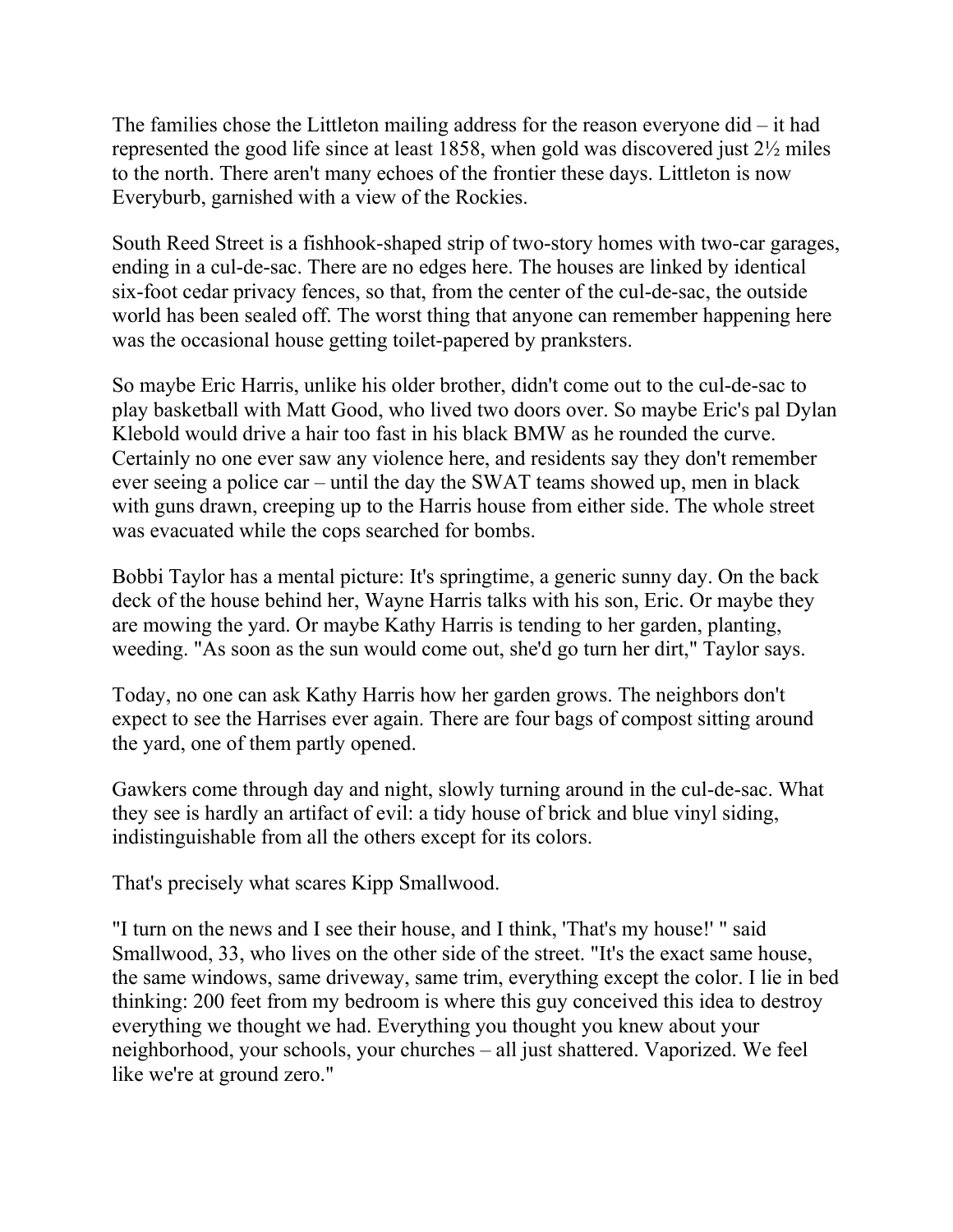Every night, as he goes to bed, he looks out at the Harris home, to a window on the second floor – possibly Eric's room, he thinks – and he sees that the lights are still on, a ceaseless, creepy beacon shining across the neighborhood.

"When I found out he lived right behind us, I was just shaking," says Charlene Conner, expecting a baby in June. Her husband, Kerry, said they only knew the people who lived on either side of them, not the people over the back fence.

Residents wonder what else they don't see, what other virus may be hiding under the manicured surface. Life cannot return to normal. Normal is now suspicious.

"Today I was thinking, was my son involved? What's he got in his backpack?" says Steve Cohn.

Cohn was being rhetorical, because he knows his son, Aaron, wasn't involved. He was making the point that he now has to question his assumptions about his relationship with the boy. Does he really know him?

"I thought I did, until this."

Aaron, he said, has been acting numb since the massacre. "He's just not the same as he was before the shooting." To be shellshocked is understandable, given that Aaron Cohn barely escaped with his life, a survivor of the library – "the library" being a supremely chilling phrase for those who know what happened at Columbine on April 20. Cohn was studying at a desk when something exploded in the doorway. He dove to the ground. His friends were getting shot. He sensed someone putting a gun to his head. The killers were playing God, laughing.

Cohn heard one of the killers go up to a girl who was hiding under a desk. The gunman said "Peek-a-boo!" Then he killed her.

He escaped when Klebold and Harris left, briefly, to retrieve ammunition. What makes this story all the more eerie is that when Aaron Cohn came home that night, still spattered in blood, he discovered that Eric Harris lived right behind him, that Eric's was that blue-gray house looming over his backyard. That one. Right there.

That was the night everyone learned who their neighbors were.

So far the information about the Harris and Klebold families that is coming to light is all pretty much the same: These were the kind of folks you'd want next door.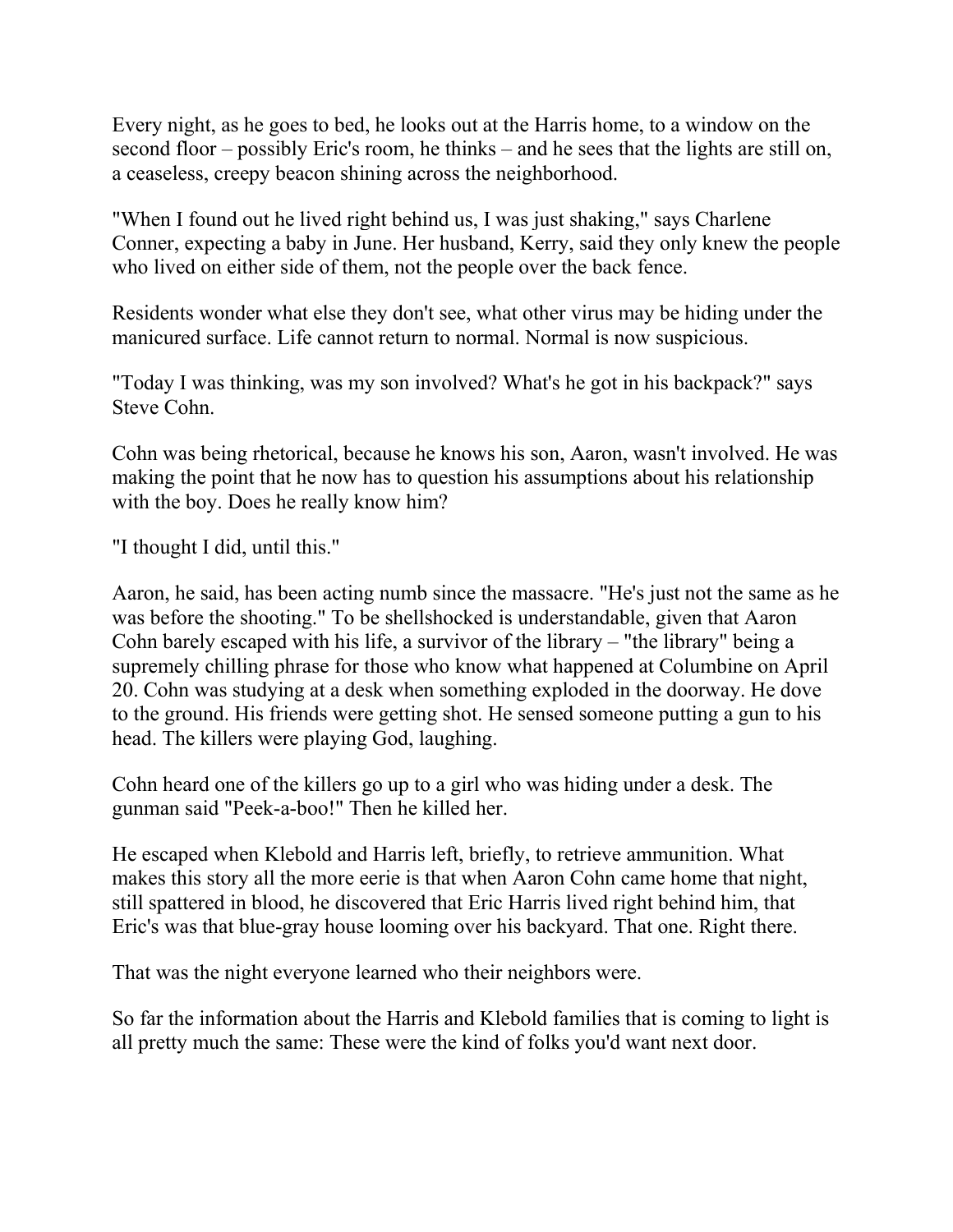"Wonderful family. All the positives you can imagine," says a friend of the Klebolds, who says she can't give her name because she may be called as a character witness in a legal proceeding.

Vicki DeHoff says of the Klebolds, "Tom and Sue did not cause that behavior by their parenting." She views the case through her Christian faith. "The source of the evil, I believe, was Satan himself."

Randy Brown, a family friend who went to the funeral for Dylan Klebold, said: "They loved their kids. They cared for their kids. They talked to their kids."

So, too, are the Harrises well remembered. Wayne and Kathy married young, in 1970, and a few years later Wayne entered the Air Force. After that the family never stayed anywhere long. Eric was born in Wichita, Kansas, where his father was stationed as a pilot. Then came Dayton, Ohio, and then Oscoda, Mich.

By that time his father was an aircraft commander and instructor at Wurtsmith Air Force Base. Eric's fifth-grade teacher, Bonnie Leach, says, "He was the perfect little fifth-grader." He was an A-student, small for his age. "Adorable," she says.

She remembers being impressed that both of Eric's parents attended parent-teacher conferences. His mother helped out when the class made special shirts for Halloween. "She was just a helpful mom," Leach says. "If I ever called, she was willing to come."

Wayne Harris, meanwhile, was a scout leader and helped coach sports teams. He won election to the Lakewood Shores Property Owners Association. When he ran for the position he wrote that he "desires to become more deeply involved in our community." But then the air base closed. The Harrises moved again, this time to Plattsburgh, N.Y.

Kris Otten became Eric's best friend. He remembers the sleepovers at the Harris home. "It was a real comforting house. Everything was neat and organized," Otten says. Both parents usually were home. Eric's mother was always ready with sandwiches for the boys. They'd play computer games, dive off the couches and pillows in the family's basement, build snow forts.

"The Eric Harris in Colorado that did these things was not the kid I knew in New York," Otten says.

Terry Condo drafted Harris for one of his dozen Little League teams in Plattsburgh in April 1993. The coach thought Harris had some talent. "The bonus with Eric was, he had great parents." Wayne and Kathy Harris attended both games and practices.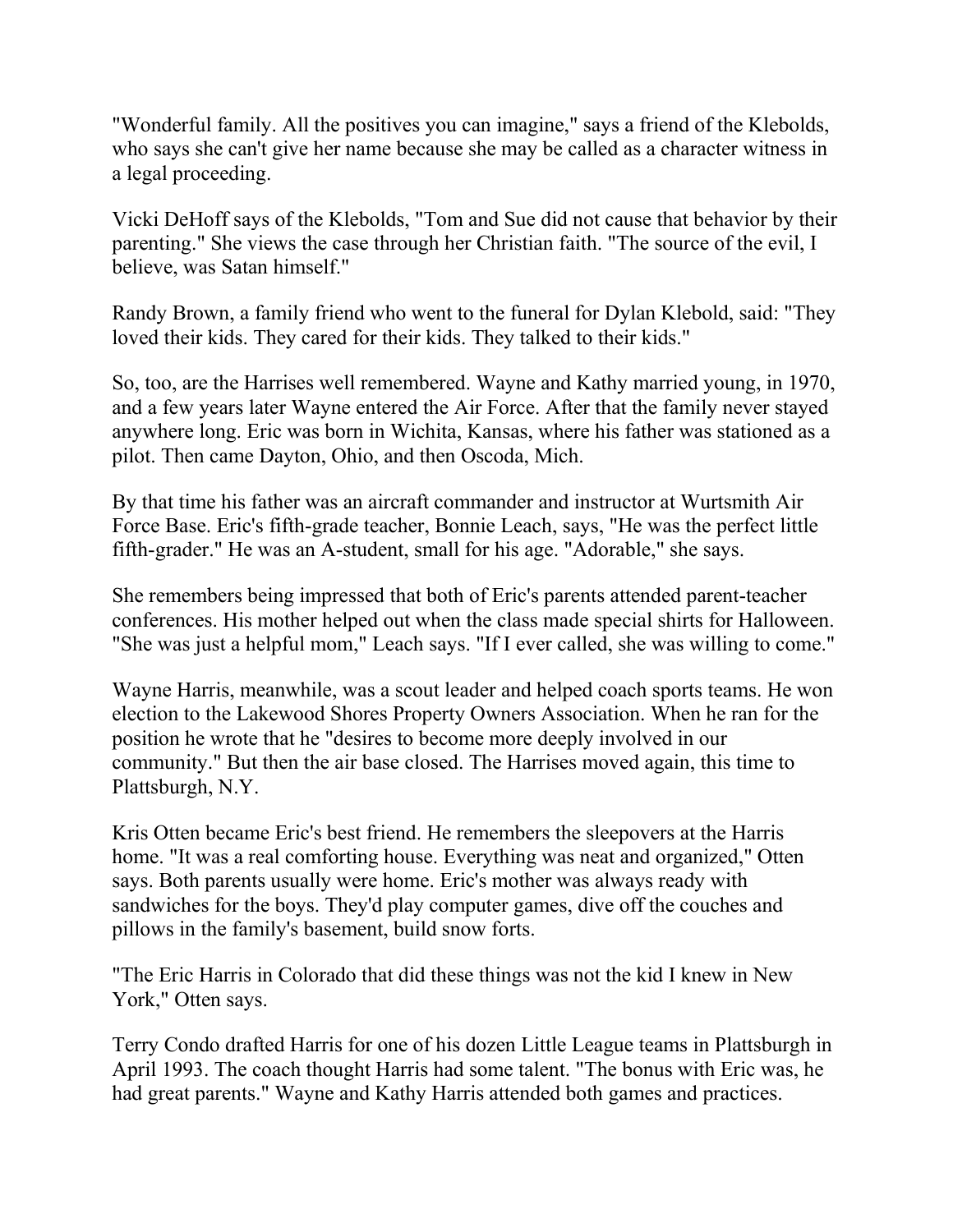But then Wayne Harris retired from the Air Force. The family moved to Colorado. In middle school, Eric Harris became best friends with Dylan Klebold.

It appears that, sometime in his maturation, Eric Harris developed a psychiatric problem. He began taking an antidepressant called Luvox. Whether he took it for depression or obsessive-compulsive disorder or some other ailment, or even whether he was correctly diagnosed, is unknown. What's certain is that when he applied to enlist in the Marine Corps in early April, he said he didn't take any prescription drugs. When the recruiters learned the truth, they rejected him.

The vivid evidence of his mental state was posted on his Web site on America Online for anyone to see. It's no wonder his neighbors didn't detect the killer among them: Harris was holed up in his room, expressing himself in the electronic world. He wrote as though all the normal teenage hormones were channeled into the single emotion of rage.

From his Web page:

"I will rig up explosives all over a town and detonate each one of them at will after I mow down a whole [expletive] area full of you snotty ass rich [expletive] high strung godlike attitude having worthless pieces of [expletive] whores."

He did not rage against his parents. He hated life itself, society, people.

"You all better [expletive] hide in your houses because im comin for EVERYONE soon, and i WILL be armed to the [expletive] teeth and i WILL shoot to kill and i WILL [expletive] KILL EVERYTHING!"

The hatred spewed along the telephone wires, out into the community, across the planet.

But no one saw or heard a thing on South Reed Street.

• • •

Randy and Judy Brown found out the truth about Eric Harris. They read the hostile messages Harris wrote to their son, Brooks, and then read his Web pages, and took them to the sheriff's office, which in turn showed the material to the deputy stationed at Columbine High School. But the authorities didn't take action.

Judy Brown took her complaint about Eric directly to Eric's parents. They listened attentively. Kathy Harris cried. They seemed to be caring parents.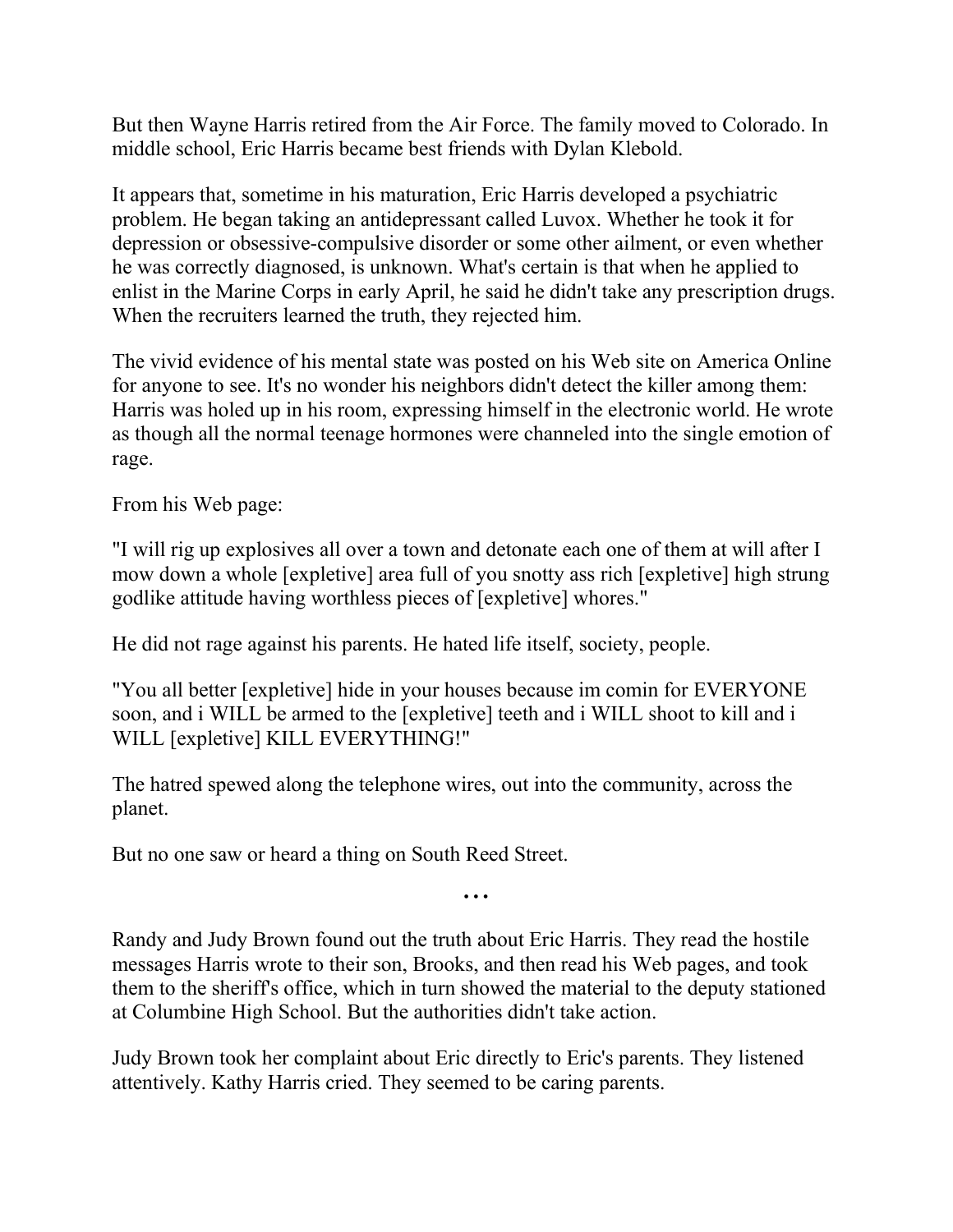Dylan Klebold showed little sign of being in the same homicidal league as his friend Eric. He seemed to be Eric's sidekick. The boys always got together at Eric's house on the cul-de-sac, not at Dylan's far more palatial home on South Cougar Road, set against a stunning red outcropping among five- and 10-acre estates.

Dylan's father, Tom, worked at home, running his own real estate management business. Tom Klebold had been a geophysicist, a consultant to companies looking for oil and gas deposits in the Rockies, but he'd lost his job several years ago as low oil prices ruined the market. His wife, Sue, granddaughter of the Jewish philanthropist Leo Yassenoff, worked outside the home as a counselor for disabled students in the community college system.

Not long before the shootings, Tom took his son to visit the University of Arizona, where Dylan was accepted to go in the fall. They put a deposit down on a dorm room. He seemed to be looking forward to college, and in fact had talked about it on prom night, when he and his pretty blond date and 10 other friends had rented a limousine and had, by all accounts, a grand time. In retrospect no one can understand why he talked about the future if he was already planning to kill his schoolmates and commit suicide.

Tom Klebold called a friend, a former co-worker, last Monday.

"They're shattered," the friend said of the Klebolds. "Tom broke up entirely three times during he conversation. Yet he's intact. He acknowledges this has happened. He's not in denial."

He said, "Obviously Tom is doing a lot of soul-searching in retrospect about could he have done anything to stop this."

His conclusion: He couldn't have.

The Klebolds have released two written statements since the shooting, including one, after the funeral of Dylan, in which they said they loved their son "as much as we know how to love a child. Our sadness and grief over this tragedy are indescribable."

They sat for a formal witness interview with investigators Friday. The Harrises, who also released a brief written statement expressing their sorrow after the shootings, have not been questioned yet, and reportedly have asked for immunity from prosecution.

In the meantime another person searching his memory is John DeVita II, the district court magistrate who oversaw the court-ordered diversion program for Eric Harris and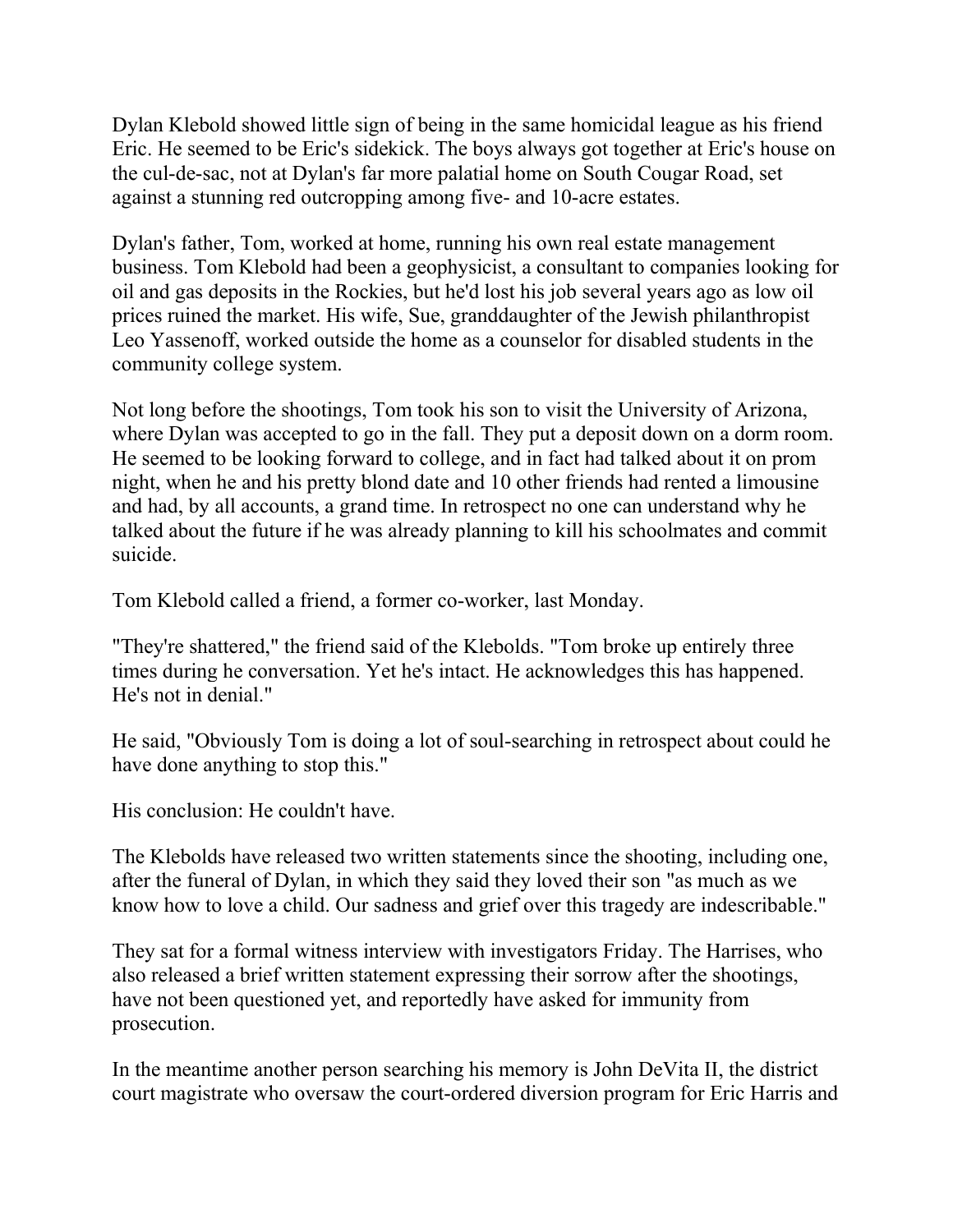Dylan Klebold after they were arrested last year for stealing tools out of a van. DeVita was impressed that, at the hearing for the boys, their fathers were present.

Most kids in trouble, he said, come alone, or with their mothers. The presence of the fathers reassured him. DeVita complimented Wayne Harris when he learned that Eric's curfew had been tightened to 10 o'clock on weekends, 6 o'clock on weekdays.

"Good for you, Dad," DeVita said. "It sounds to me like you got the circumstances under control."

Tom Klebold stepped forward to say Dylan's arrest had been "a rather traumatic experience." But he added that the arrest might turn out to be a good experience, that it would straighten him out. When the hearing was over, DeVita felt optimistic. These kids would turn out okay, he thought.

"What's mind-boggling is the amount of deception, the ease of their deception, the coolness of their deception," DeVita says. "The lesson is that we can all be fooled."

• • •

Krystie DeHoff was on her way to the library around 11:30 in the morning on April 20, when she was suddenly yanked out of the hall and hurled into a classroom by a teacher she couldn't even see. She heard explosions. Moans. Cries. The floor shook. She didn't understand what was happening, and could not have imagined that it was being caused, in part, by Dylan Klebold, the boy she used to splash with in the kiddie pool at the Walnut Creek subdivision.

She heard a loud voice in the hall, hysterical, crazed: A male voice shrieking, "I want to die today!"

Everyone around Littleton seems to be no more than two degrees of separation from the brunt of the violence. Many of the injured lived within a couple of blocks of Eric Harris. Valeen Schnurr, 18, who baby-sits for the Smallwoods on South Reed Street, has nine bullet and shrapnel wounds on her left side.

A few doors down is Josh Lapp, 16, another library survivor. He hid under a table, covering a girl, an old friend. She began crying. He hushed her, said any noise would draw the attention of the kids with guns. Lapp saw Klebold, the boy who never had a toy gun, shoot and kill Dan Mauser, 15, who was cowering under a table just behind Lapp. He then saw Klebold pull a knife out of his boot, hold it over the dead boy, and yell, "You know what I've always wanted to do is kill someone with a knife!"